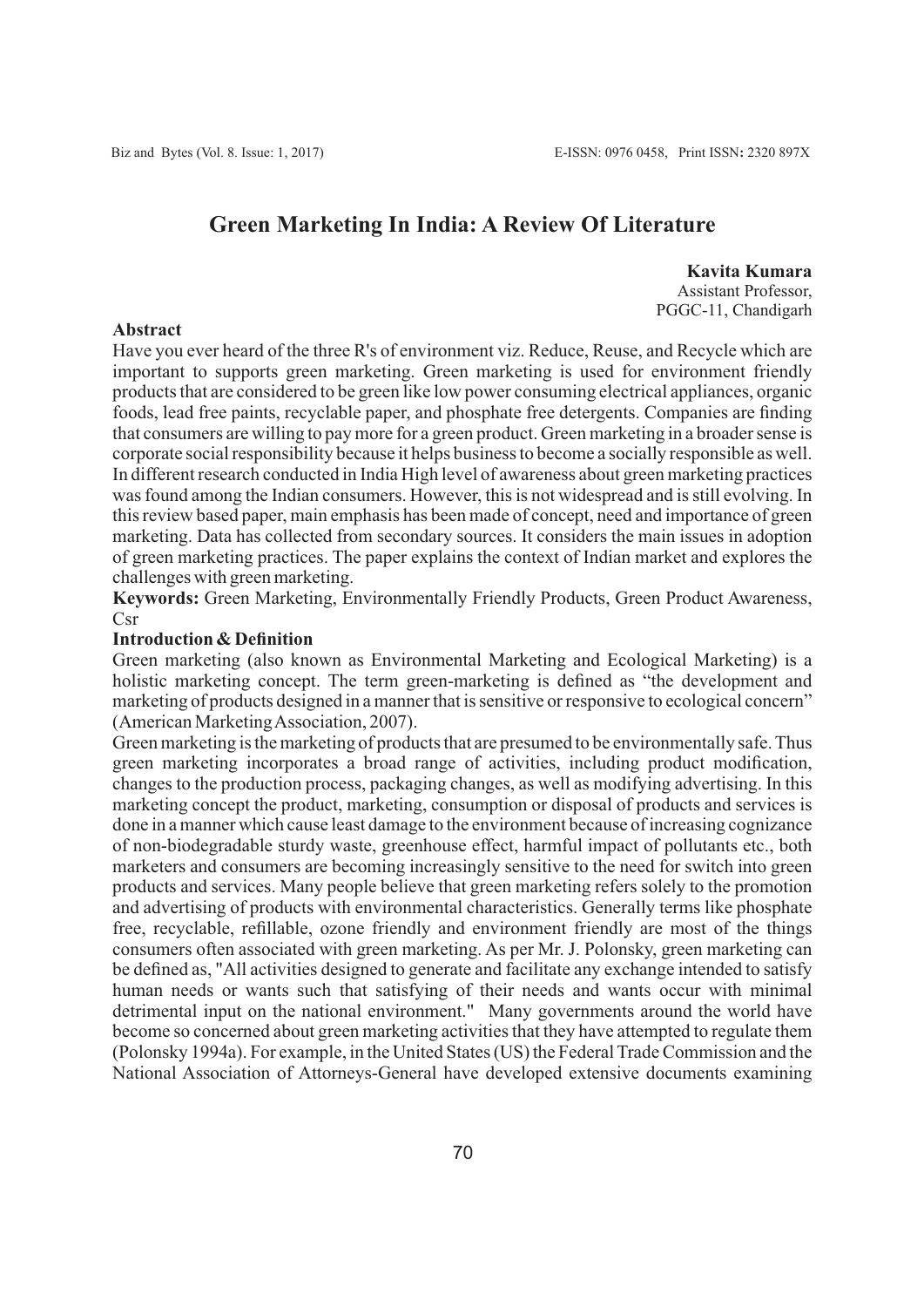green marketing issues [FTC 1991, NAAG 1990]. Worldwide it has been proven that people are concerned about the environment and changing their attitude.

For most people, Green Marketing is not only about using Marketing Mix with a smaller impact on the environment. Green marketing is also about following corporate social responsibility practices. In different research conducted in India High level of awareness about green marketing practices was found among the Indian consumers. However, this is not widespread and is still evolving.

# **Evolution Of Green Marketing**

The green marketing has evolved over a period of time. According to Peattie (2001), the evolution of green marketing has three phases.

First phase was termed as "**Ecological"** green marketing, and during this period all marketing activities were concerned to help environment problems and provide remedies for environmental problems. The main focus of the first phase was on those industries and product that have direct impact on the environment. (Oil, chemical industry and mining etc)

Second phase was "**Environmental**" green marketing and the focus shifted on clean technology that involved designing of innovative new products, which take care of pollution and waste issues. The focus shifted on product generally used in homes. (Carpets, papers and cleaning goods etc.)

Third phase was "**Sustainable**" green marketing. It came into prominence in the late 1990s and early 2000,concerned with developing good quality products which can meet consumers need by focusing on the quality, performance, pricing and convenience in an environment friendly way.

## **Eco Friendly Products And Their Idiosyncrasy**

The products those are manufactured through green technology and that caused no environmental vandalism are called green/eco friendly products. Promotion of green technology and green products is necessary for conservation of natural resources and sustainable development. We can define green products by following measures:

- $\triangleright$  Products those are originally grown
- $\triangleright$  Products those are recyclable, reusable and biodegradable,
- $\triangleright$  Products that have eco-friendly packaging i.e. reusable, refillable containers etc.
- $\triangleright$  Products containing recycled contents, non-toxic chemical,
- $\triangleright$  Products contents under approved chemical,
- $\triangleright$  Products that do not harm or pollute the environment,
- $\triangleright$  Products that will not be tested on animals.
- $\triangleright$  Products with natural ingredients,

# **Objectives Of The Study**

Green marketing in India: a review of literature titled paper is designed to study the concept of green marketing along with characteristics of eco friendly products. This review based paper also stress upon importance and challenges in green marketing.

# **Research Methodology**

The research is exploratory in nature; it focuses on Literature review, News Papers, Journals, websites and the other reliable sources.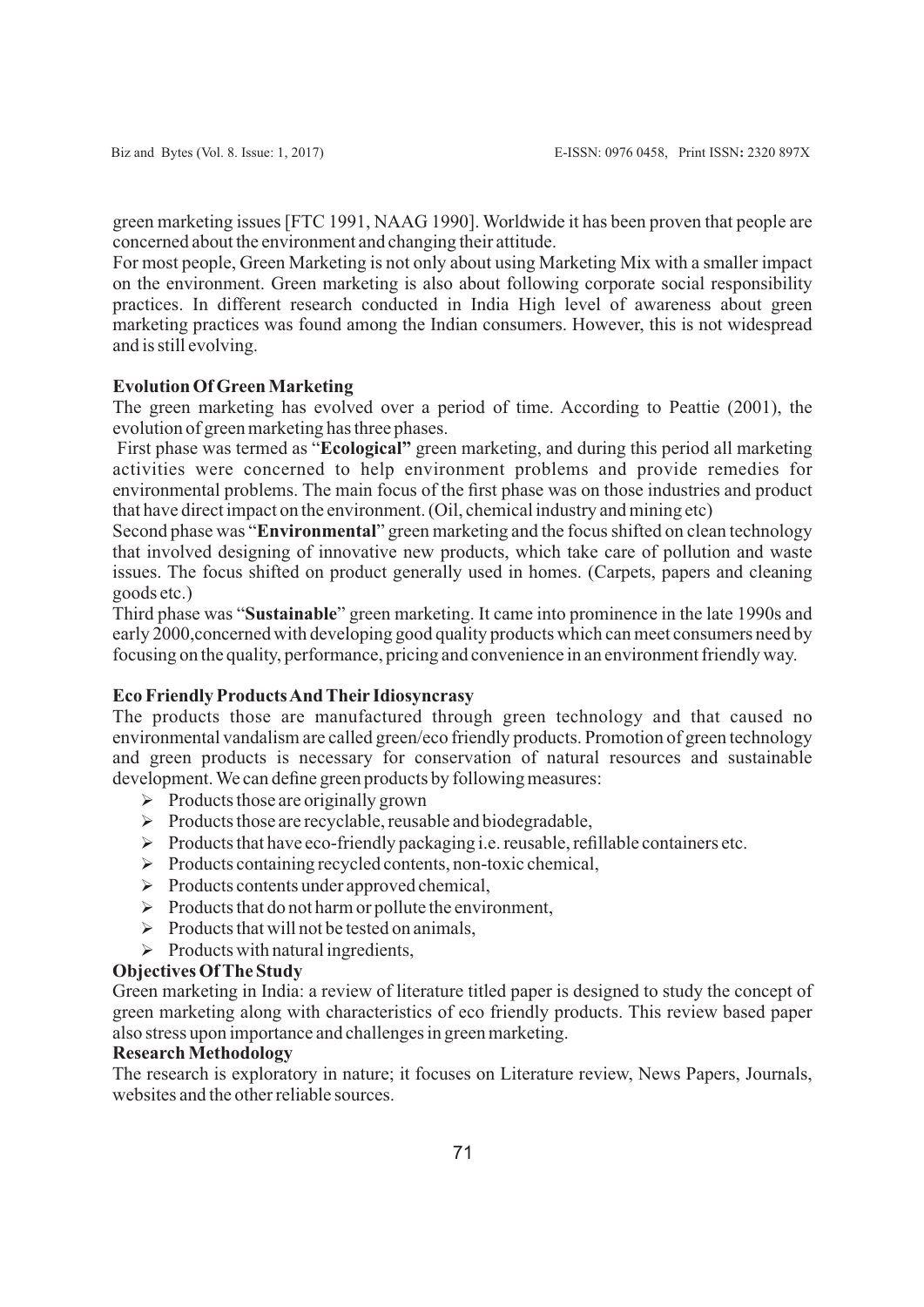## **Reasons ForUsing Green Marketing**

As firms' faces scarcity of natural resources, it's their need to develop new or alternative ways of satisfying the unlimited wants. Ultimately green marketing gives the solution regarding how marketing activities utilize these limited resources, while satisfying consumers wants, as well as achieving the selling organization's objectives. When looking through the literature there are several suggested reasons for firms increased use of Green Marketing. Five possible reasons cited are:

- 1. Organizations perceive environmental marketing to be an opportunity that can be used to achieve its objectives [Keller 1987, Shearer 1990];
- 2. Organizations believe they have a moral obligation to be more socially responsible [Davis 1992, Freeman and Liedtka 1991, Keller 1987, McIntosh 1990, Shearer 1990];
- 3. Governmental bodies are forcing firms to become more responsible [NAAG 1990];
- 4. Competitors' environmental activities pressure firms to change their environmental marketing activities [NAAG 1990]; and
- 5. Cost factors associated with waste disposal, or reductions in material usage forces firms to modify their behavior [Azzone and Manzini 1994].

**Competitive Advantage** It is found through different research studies that consumers, both individual and industrial are becoming more cautious and aware about the natural habitat. A study of 16 countries conducted in 1992 shows that more than 50% of consumers in each country, other than Singapore, were highly concerned about the environment [Ottman 1993]. Another study in Australia showed that 84.6% of the sample believed all individuals had a responsibility to care for the environment. A further 80% of this sample indicated that they had modified their behaviour, including their purchasing behaviour, due to environmental reasons [EPA-NSW 1994]. As demands change, many firms take these changes as a competitive advantage to be exploited.

**Corporate Social Responsibility** The organizations make uses of the resources of the society for its functions; it's the organization duties and responsibility that it should work for the welfare of the society & take care of its scarce resources. Meon & Jorgensen (2010), talks of how environmental (green) factors affect international business and competition. There results suggest that CSR/green performance must be expected to be improved in most industries, but firms that perform weak in these criteria will weaken their competitiveness. "Every company has a special continuing responsibility towards the people of the areas in which it is located. The company should spare its engineers, doctors, managers to advise the people of the villages and supervise new developments by co-operative efforts between them and the company" (Tata J.R.D)

**Governmental Pressure** Governments of different countries has established various rules & regulations to limit the amount of solid  $\&$  hazardous wastes produced by firms The Indian government too has imposed a framework of legislations to reduce the production of harmful goods and by-products. For example, the issuing of various environmental licenses, voluntary curb-side recycling programs the ban of plastic bags, prohibition of smoking in public areas, etc.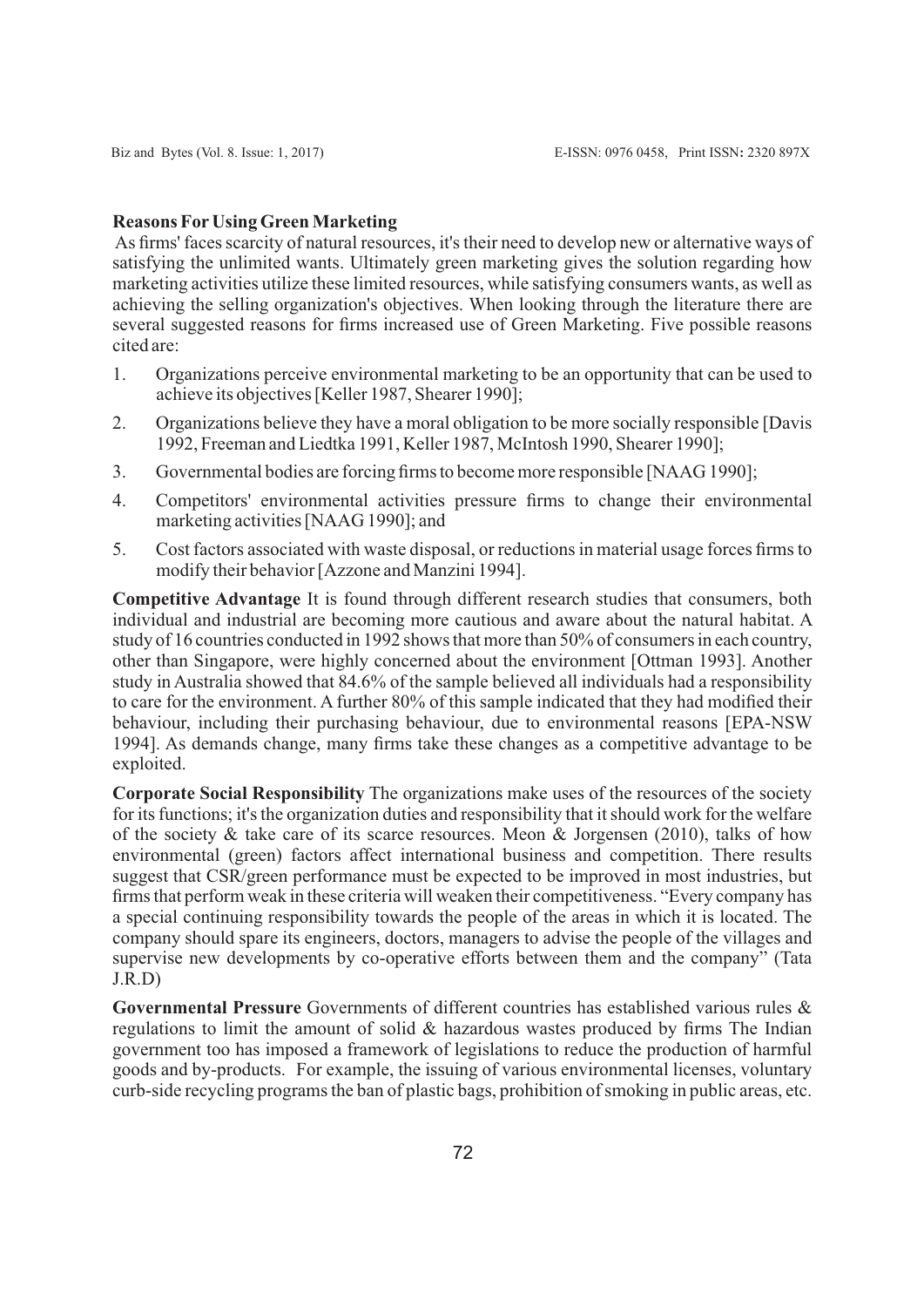The regulations include the Australian Trade Practices Commission's (TPC) "Environmental Claims in Marketing - A Guideline [TPC 1992], the US Federal Trade Commission's (FTC) "Guides for the Use of Environmental Marketing Claims" [FTC 1991 and 1992] and the regulations suggested by the National Association of Attorneys-General [NAAG 1990].

**Competitive Pressure** Another major factor in promoting the green marketing concept is firms' desire to maintain their competitive position. In some instances this competitive pressure has caused an entire industry to modify and thus reduce its detrimental environmental behaviour.

**Cost or Profit Issues** Firms may also use green marketing in an attempt to reduce cost or profit related issues. Disposing of environmentally harmful by-products is becoming increasingly costly. Therefore reduction of harmful wastes may be a substantial cost savings affair. In these cases they often implement more effective production processes that not only reduce waste, but reduce the need for some raw materials. This serves as a double cost savings, since both waste and raw material are reduced. In other cases firms try to find markets or uses for their waste materials, where one firm's waste becomes another firm's input of production.

## **Challenges In Green Marketing**

- · Currently there is **no standardization** working to certify a product as eco friendly. Unless some regulatory bodies are involved in providing the certifications there will not be any verifiable means. A standard quality control board needs to be in place for such labelling & licensing.
- · Marketer need to be patient to achieve the long-term benefits from go green movement. It will require a lot of patience and **no immediate results**. Since it is a new concept and idea, it will take its time to be accepted.
- · Green products require renewable and recyclable material, which is **costly affair**. This new concept also requires a technology, which needs huge investment in R & D.
- · No customer will pay a **premium price** for green products. The purport of green marketing is to focus on customer benefit. Thus, if the price of green product is very high, then again it will lose its market acceptability.

# **Green Marketing Practices In India**

# **Tata Steel**

Tata Steel commits to install technology to minimize the adverse impact of its processes on the environment by conserving the natural resources & energy by reducing the consumption and wastage & recycling of materials. Developed and rehabilitate waste dumps through a forestation and landscaping. Maintaining and operating the facilities with applicable Environmental laws, statutes and other regulations.

## **Indian Railways**

Recently IRCTC has allowed its customers to carry PNR no. of their E-Tickets on their laptop and mobiles. Customers do not need to carry the printed version of their tickets.

# **Wipro's Green Machines**

Wipro Infotech was India's first company to launch environment friendly computer peripherals. For the Indian market, Wipro has launched a new range of desktops and laptops called Wipro Green ware. These products are RoHS (Restriction of Hazardous Substances) compliant thus reducing e-waste in the environment.